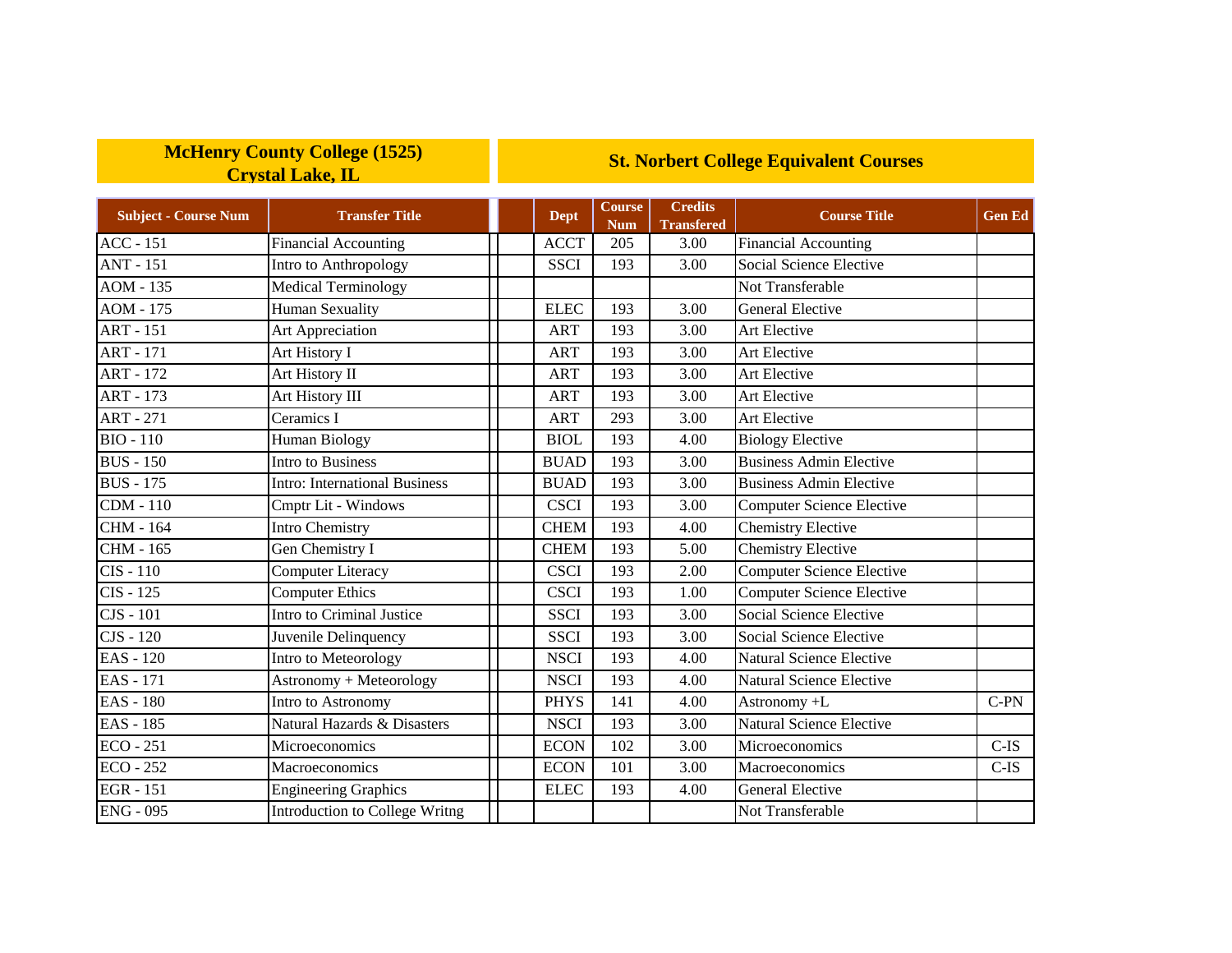| <b>ENG - 097</b> | <b>Acad Read Writing</b>          |             |                 |      | Not Transferable                   |            |
|------------------|-----------------------------------|-------------|-----------------|------|------------------------------------|------------|
| <b>ENG - 151</b> | Comp 1                            | <b>IDIS</b> | 100             | 3.00 | <b>College Writing</b>             |            |
| <b>ENG - 152</b> | Comp 2                            | <b>ENGL</b> | 193             | 3.00 | <b>English Elective</b>            |            |
| $ENG - 251$      | <b>Introduction to Literature</b> | <b>ENGL</b> | 293             | 3.00 | <b>English Elective</b>            |            |
| <b>ENG - 271</b> | Greek & Roman Mythology           | <b>ENGL</b> | 293             | 3.00 | <b>English Elective</b>            |            |
| <b>FRE</b> - 151 | <b>Elementary French I</b>        | <b>FREN</b> | 101             | 4.00 | <b>Elementary French 1</b>         |            |
| <b>FRE</b> - 152 | <b>Elementary French II</b>       | <b>FREN</b> | 102             | 4.00 | <b>Elementary French 2</b>         | $C-SL$     |
| <b>GEG - 220</b> | The Global Environment            | <b>NSCI</b> | 293             | 3.00 | <b>Natural Science Elective</b>    |            |
| <b>GER</b> - 151 | Elementary German I               | <b>GERM</b> | 101             | 4.00 | <b>Elementary German 1</b>         |            |
| <b>HFE-120</b>   | <b>Physical Fitness</b>           | <b>PHED</b> | 101             | 1.00 | Concepts of Healthful Living       |            |
| <b>HFE-140</b>   | Theory of Baseball                | <b>PHED</b> | 193             | 2.00 | <b>Physical Education Elective</b> |            |
| <b>HIS - 131</b> | Western Civ 1                     | <b>HIST</b> | 112             | 3.00 | Westrn Civ 1:Bronze/Renaissnce     | $C-WT$     |
| <b>HIS - 132</b> | Western Civ 2                     | <b>HIST</b> | 113             | 3.00 | Westrn Civ 2: Early/Mod Europe     | $C-WT$     |
| <b>HIS - 170</b> | United States History 1           | <b>HIST</b> | 114             | 3.00 | History of the United States 1     | $C$ - $DD$ |
| <b>HIS - 171</b> | <b>United States History 2</b>    | <b>HIST</b> | 115             | 3.00 | History of the United States 2     | $C-DD$     |
| <b>HIS - 172</b> | <b>United States History 3</b>    | <b>HIST</b> | 115             | 3.00 | History of the United States 2     | $C-DD$     |
| <b>JRN</b> - 180 | Intro to Film                     | <b>HUMA</b> | 193             | 3.00 | Humanities Elective                |            |
| <b>MAT - 095</b> | Elementary Algebra                |             |                 |      | Not Transferable                   |            |
| <b>MAT - 099</b> | Interm Algebra                    |             |                 |      | Not Transferable                   |            |
| <b>MAT-120</b>   | Gen Educ Statistic                | <b>SSCI</b> | 224             | 3.00 | <b>Basic Statistics</b>            | $C-QR$     |
| <b>MAT - 165</b> | College Algebra & Trig            | <b>MATH</b> | 193             | 5.00 | <b>Mathematics Elective</b>        |            |
| <b>MAT</b> - 171 | Calc for Bus/SS                   | <b>MATH</b> | $\frac{124}{2}$ | 4.00 | <b>Survey of Calculus</b>          | $C-QR$     |
| <b>MAT</b> - 175 | Calc Anlyt Geom 1                 | <b>MATH</b> | 131             | 5.00 | Calculus + Analytic Geometry 1     | $C-QR$     |
| <b>MAT-220</b>   | <b>Statistics</b>                 | <b>SSCI</b> | 224             | 3.00 | <b>Basic Statistics</b>            | $C-QR$     |
| <b>MCC</b> - 101 | College Experience                | <b>ELEC</b> | 193             | 1.00 | <b>General Elective</b>            |            |
| <b>MGT-150</b>   | Principles of Management          | <b>BUAD</b> | 231             | 3.00 | Intro to Organization Behavior     |            |
| <b>MKT-110</b>   | Principles of Marketing           | <b>BUAD</b> | 270             | 3.00 | Marketing Concepts and Issues      |            |
| <b>MUS</b> - 151 | Music Appreciation                | <b>MUSI</b> | 176             | 3.00 | Music Appreciation                 | $C$ -EI    |
| <b>MUS</b> - 154 | <b>American Music</b>             | <b>MUSI</b> | 193             | 3.00 | Music Elective                     |            |
| PHI - 151        | Intro to Philosophy               | PHIL        | 193             | 3.00 | Philosophy Elective                |            |
| PHI - 251        | <b>Introduction to Ethics</b>     | PHIL        | 293             | 3.00 | Philosophy Elective                |            |
| PHI - 261        | Religions of the World            | PHIL        | 293             | 3.00 | Philosophy Elective                |            |
| <b>PLT</b> - 151 | U.S. Government                   | <b>POLI</b> | 130             | 3.00 | United States Politics + Govt      | $C-IS$     |